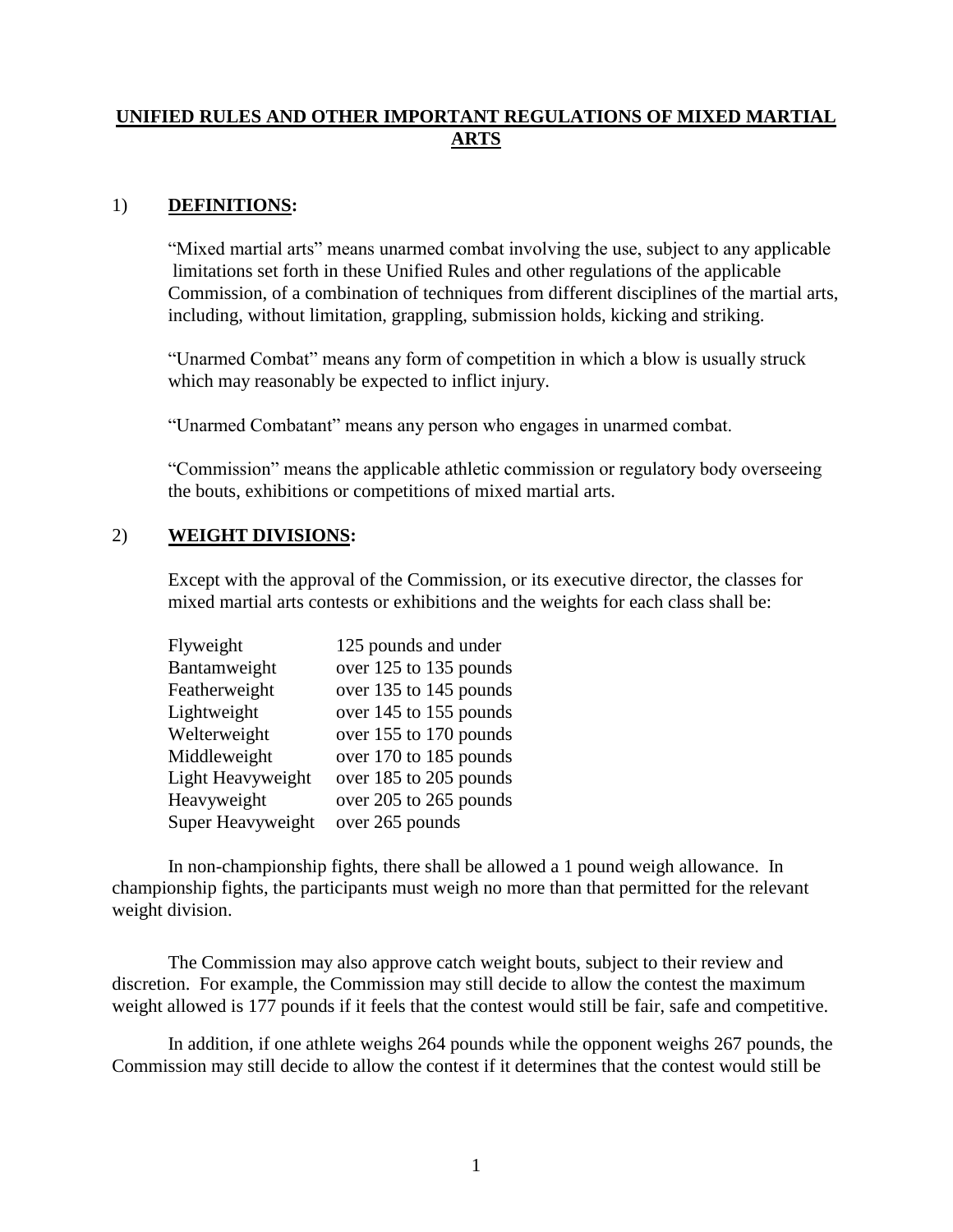fair, safe and competitive in spite of the fact that the two contestants technically weighed in differing weight classes.

## 3) **RING/FIGHTING AREA REQUIREMENTS AND EQUIPMENT:**

A) Mixed martial arts contests and exhibitions may be held in a ring or in a fenced area.

B) A ring used for a contest or exhibition of mixed martial arts must meet the following requirements:

 (i) The ring must be no smaller than 20 feet square and no larger than 32 feet square within the ropes. One corner shall have a blue designation and the corner directly opposite must have a red designation.

 (ii) The ring floor must extend at least 18 inches beyond the ropes. The ring floor must be padded with ensolite or similar closed-cell foam, with at least a 1-inch layer of foam padding. Padding must extend beyond the ring ropes and over the edge of the platform, with a top covering of canvas, duck or similar material tightly stretched and laced to the ring platform. Material that tends to gather in lumps or ridges must not be used.

 (iii) The ring platform must not be more than 4 feet above the floor of the building and must have suitable steps for the use of the unarmed combatants.

 (iv) Ring posts must be made of metal, not more than 3 inches in diameter, extending from the floor of the building to a minimum height of 58 inches above the ring floor, and must be properly padded in a manner approved by the Commission. Ring posts must be at least 18 inches away from the ring ropes.

 (v) There must be five ring ropes, not less than 1 inch in diameter and wrapped in soft material. The lowest ring rope must be 12 inches above the ring floor.

 (vi) There must not be any obstruction or object, including, without limitation, a triangular border, on any part of the ring floor.

 C) A fenced area used in a contest or exhibition of mixed martial arts must meet the following requirements:

 (i) The fenced area must be circular or have at least six equal sides and must be no smaller than 20 feet wide and no larger than 32 feet wide.

 (ii) The floor of the fenced area must be padded with ensolite or another similar closed-cell foam, with at least a 1-inch layer of foam padding, with a top covering of canvas, duck or similar material tightly stretched and laced to the platform of the fenced area. Material that tends to gather in lumps or ridges must not be used.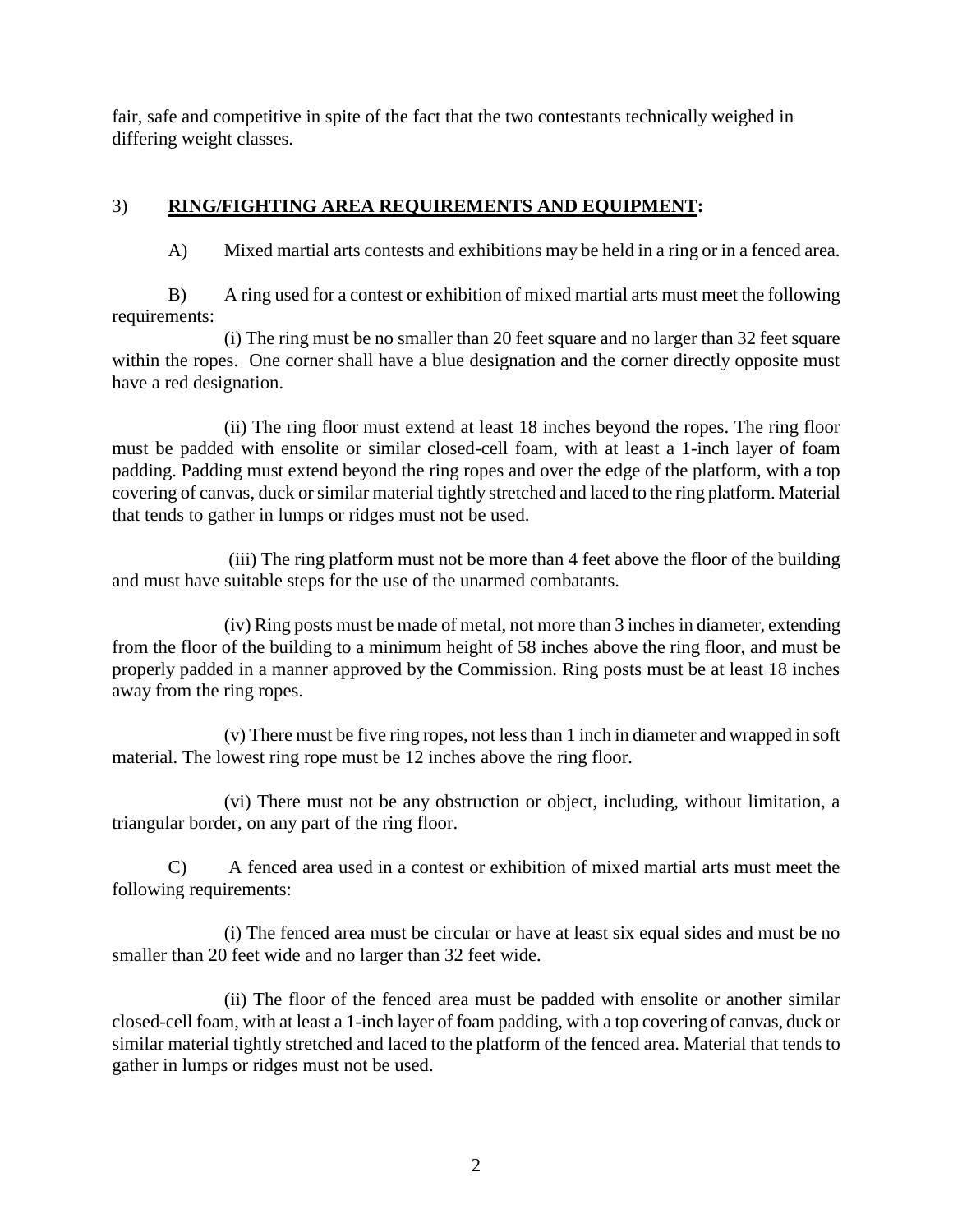(iii) The platform of the fenced area must not be more than 4 feet above the floor of the building and must have suitable steps for the use of the unarmed combatants.

 (iv) Fence posts must be made of metal, not more than 6 inches in diameter, extending from the floor of the building to a minimum height of 58 inches above the floor of the fenced area, and must be properly padded in a manner approved by the Commission.

 (v) The fencing used to enclose the fenced area must be made of a material that will prevent an unarmed combatant from falling out of the fenced area or breaking through the fenced area onto the floor of the building or onto the spectators, including, without limitation, chain link fence coated with vinyl.

 (vi) Any metal portion of the fenced area must be covered and padded in a manner approved by the Commission and must not be abrasive to the unarmed combatants.

(vii) The fenced area must have two entrances.

 (viii) There must not be any obstruction on any part of the fence surrounding the area in which the unarmed combatants are to be competing.

## 4) **STOOLS**:

A) A stool of a type approved by the Commission shall be available for each contestant.

B) An appropriate number of stools or chairs, of a type approved by the Commission, shall be available for each contestant's seconds. Such stools or chairs shall be located near each contestant's corner for use outside of the fighting area.

C) All stools and chairs used must be thoroughly cleaned or replaced after the conclusion of each bout.

## 5) **EQUIPMENT**:

For each bout, the promoter shall provide a clean water bucket, a clean plastic water bottle, and any other supplies as directed by the Commission, in each corner.

## 6) **SPECIFICATIONS FOR HANDWRAPPING**:

A) In all weight classes, the bandages on each contestant's hand shall be restricted to soft gauze cloth of not more than 15 yards in length and two inches in width, held in place by not more than 10 feet of surgeon's tape, one inch in width, for each hand.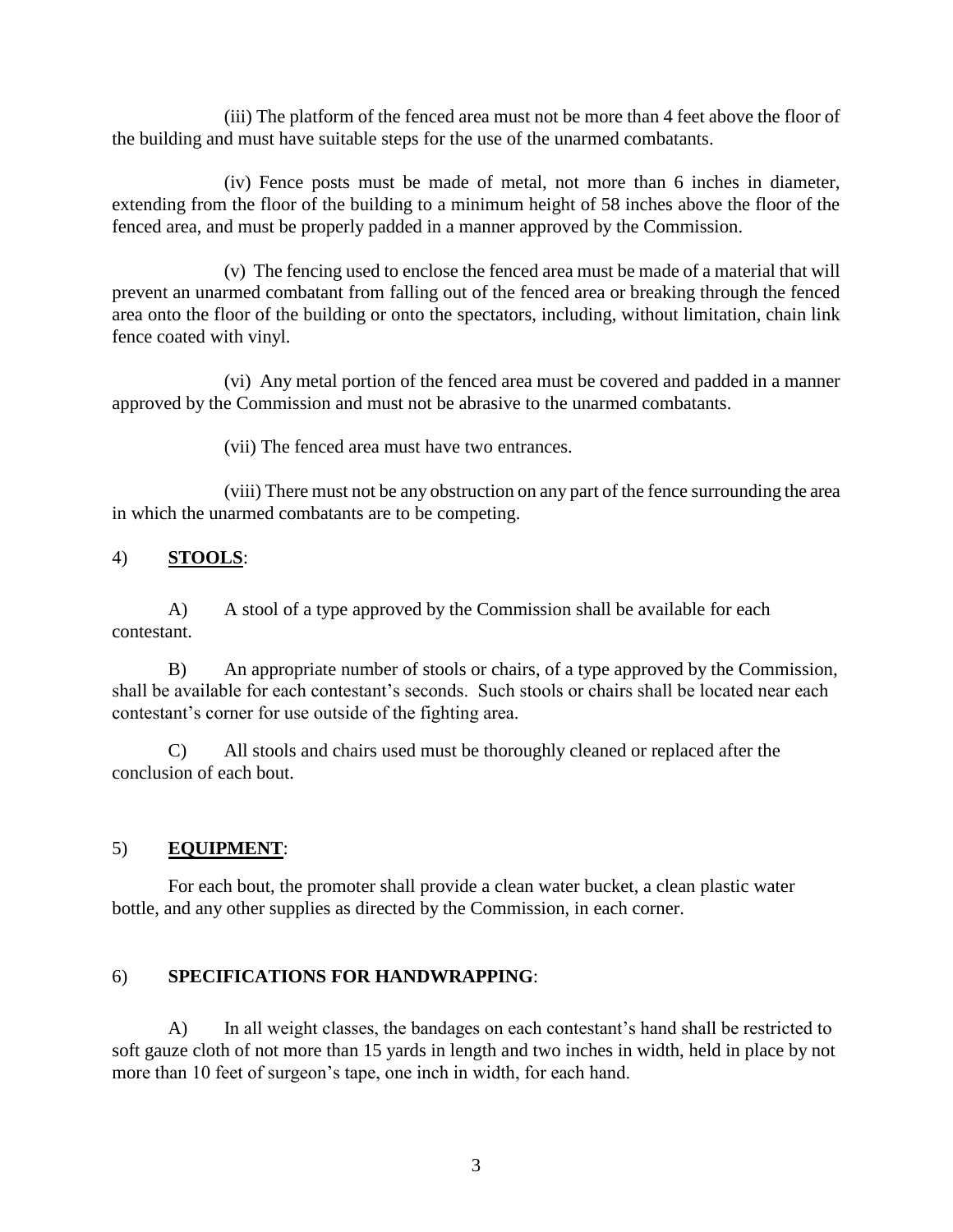B) Surgeon's adhesive tape shall be placed directly on each hand for protection near the wrist. The tape may cross the back of the hand twice and extend to cover and protect the knuckles when the hand is clenched to make a fist.

C) The bandages shall be evenly distributed across the hand.

D) Bandages and tape shall be placed on the contestant's hands in the dressing room in the presence of the Commission and in the presence of the manager or chief second of his or her opponent.

E) Under no circumstances are gloves to be placed on the hands of a contestant until the approval of the Commission is received.

# 7) **MOUTHPIECES**:

A) All contestants are required to wear a mouthpiece during competition. The mouthpiece shall be subject to examination and approval by the attending physician.

B) The round cannot begin without the mouthpiece in place.

C) If the mouthpiece is involuntarily dislodged during competition, the referee shall call time, clean the mouthpiece, and reinsert the mouthpiece at the first opportune moment without interfering with the immediate action.

# 8) **PROTECTIVE EQUIPMENT**:

A) Male mixed martial artists shall wear a groin protector of their own selection, of a type approved by the Commissioner.

B) Female mixed martial artists are prohibited from wearing groin protectors.

C) Female mixed martial artists shall wear a chest protector during competition. The chest protector shall be subject to approval of the Commissioner.

# 9) **GLOVES**:

A) All contestants shall wear glove which are at least 4 ounces and are approved by the Commission. Generally, gloves should not weigh more than 6 ounces without the approval of the Commission. Certain larger sized gloves, e.g.  $2 \text{ XL} - 4 \text{ XL}$ , may be allowed even though they may slightly exceed 6 ounces.

B) Gloves should be supplied by the promoter and approved by the Commission. No contestant shall supply their own gloves for participation.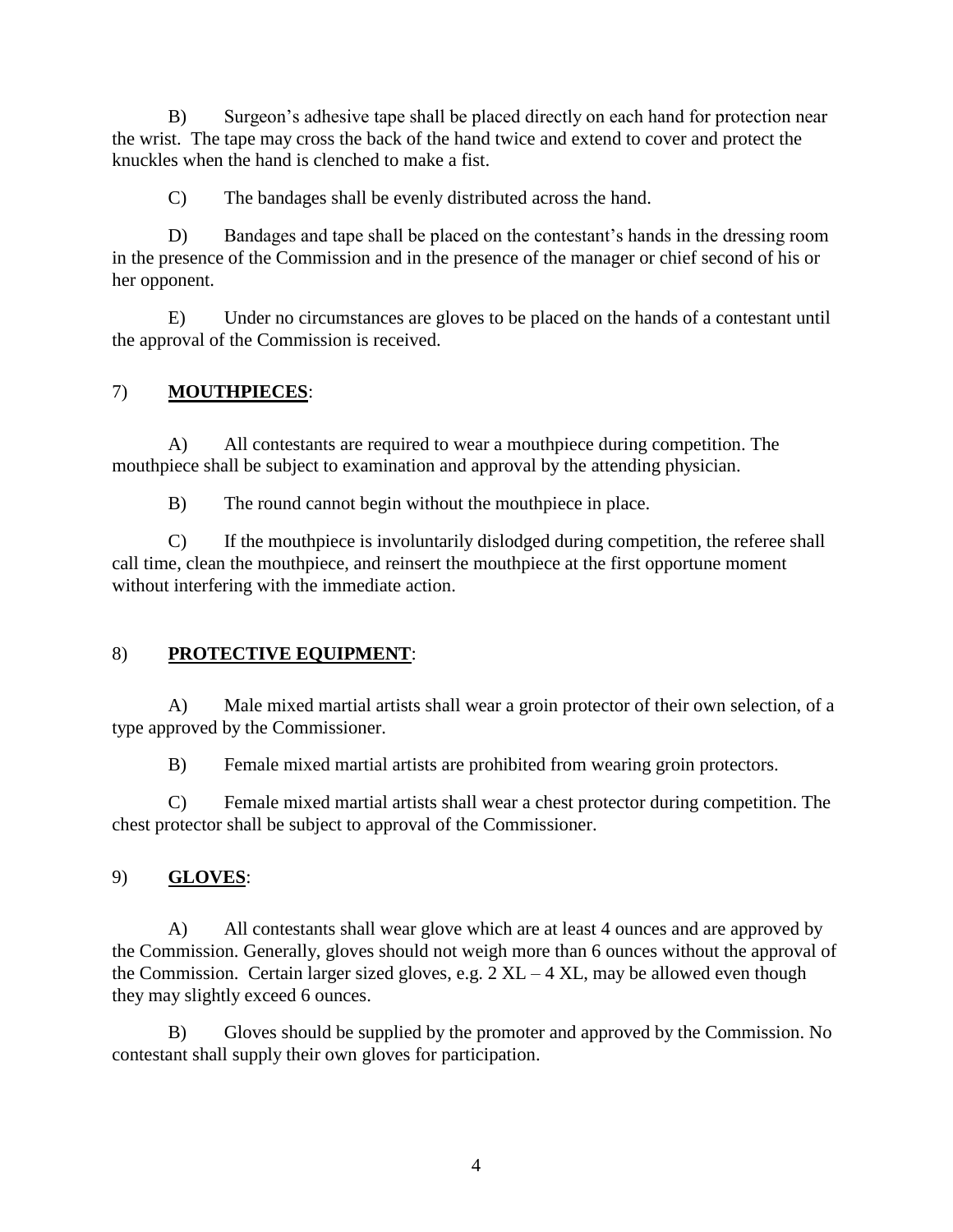### 10) **APPAREL**:

A) Each contestant shall wear mixed martial arts shorts (board shorts), biking shorts (vale tudo shorts), kick-boxing shorts or other shorts approved by the Commission.

B) Gi's or shirts are prohibited during competition except that female contestant's musts wear shirts approved by the Commission.

C) Shoes and any type of padding on the feet are prohibited during competition.

## 11) **APPEARANCE**:

A) Each unarmed combatant must be clean and present a tidy appearance.

B) The excessive use of grease or any other foreign substance may not be used on the face or body of an unarmed combatant. The referees or the Commission shall cause any excessive grease or foreign substance to be removed.

C) The Commission shall determine whether head or facial hair presents any hazard to the safety of the unarmed combatant or his opponent or will interfere with the supervision and conduct of the contest or exhibition. If the head or facial hair of an unarmed combatant presents such a hazard or will interfere with the supervision and conduct of the contest or exhibition, the unarmed combatant may not compete in the contest or exhibition unless the circumstances creating the hazard or potential interference are corrected to the satisfaction of the Commission.

 D) An unarmed combatant may not wear any jewelry or other piercing accessories while competing in the contest or exhibition.

## 12) **ROUND LENGTH**:

A) Each non-championship mixed martial arts contest is to be for 3 rounds, each round no more than 5 minutes duration, with a rest period of 1 minute between each round.

B) Each championship mixed martial arts contest is to be for 5 rounds, each round no more than 5 minutes duration, with a rest period of 1 minute between each round.

## 13) **STOPPING CONTEST:**

A) The referee is the sole arbiter of a contest and is the only individual authorized to stop a contest. The referee may take advice from the ringside physician and/or the Commission with respect to the decision to stop a contest.

B) The referee and the ringside physician are the only individuals authorized to enter the ring/fighting area at any time during competition other than the rest periods and subsequent to the contest ending.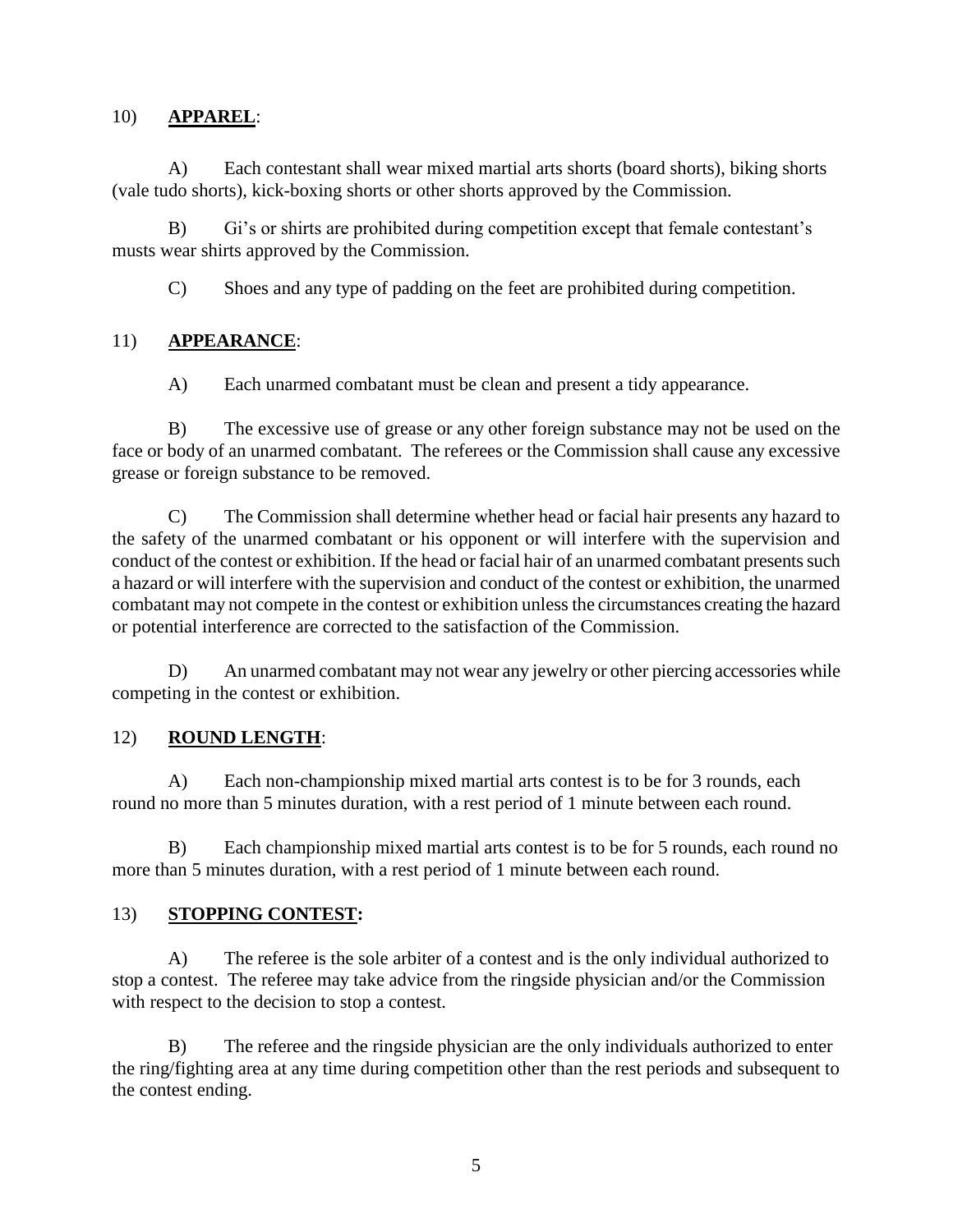## 14) **JUDGING**:

A) All bouts will be evaluated and scored by 3 judges who shall evaluate the contest from different location around the ring/fighting area. The referee may not be one of the 3 judges.

B) The 10-Point Must System will be the standard system of scoring a bout. Under the 10-Point Must Scoring System, 10 points must be awarded to the winner of the round and 9 points or less must be awarded to the loser, except for a rare even round, which is scored (10-10).

C) Judges shall evaluate mixed martial arts techniques, such as effective striking, effective grappling, control of the ring/fighting area, effective aggressiveness and defense.

D) Evaluations shall be made in the order in which the techniques appear in (c) above, giving the most weight in scoring to effective striking, effective grappling, control of the fighting area and effective aggressiveness and defense.

E) Effective striking is judged by determining the total number of legal strikes landed by a contestant.

F) Effective grappling is judged by considering the amount of successful executions of a legal takedown and reversals. Examples of factors to consider are take downs from standing position to mount position, passing the guard to mount position, and bottom position fighters using an active threatening guard.

G) Fighting area control is judged by determining who is dictating the pace, location and position of the bout. Examples of factors to consider are countering a grappler's attempt at takedown by remaining standing and legally striking, taking down an opponent to force a ground fight, creating threatening submission attempts, passing the guard to achieve mount, and creating striking opportunities.

H) Effective aggressiveness means moving forward and landing a legal strike.

I) Effective defense means avoiding being struck, taken down or reversed while countering with offensive attacks.

J) The following objective scoring criteria shall be utilized by the judges when scoring a round;

i) a round is to be scored as a 10-10 round when both contestants appear to be fighting evenly and neither contestant shows clear dominance in a round;

ii) a round is to be scored as a 10-9 round when a contestant wins by a close margin, landing the greater number of effective legal strikes, grappling and other maneuvers;

iii) a round is to be scored as a 10-8 round when a contestant overwhelmingly dominates by striking or grappling in a round.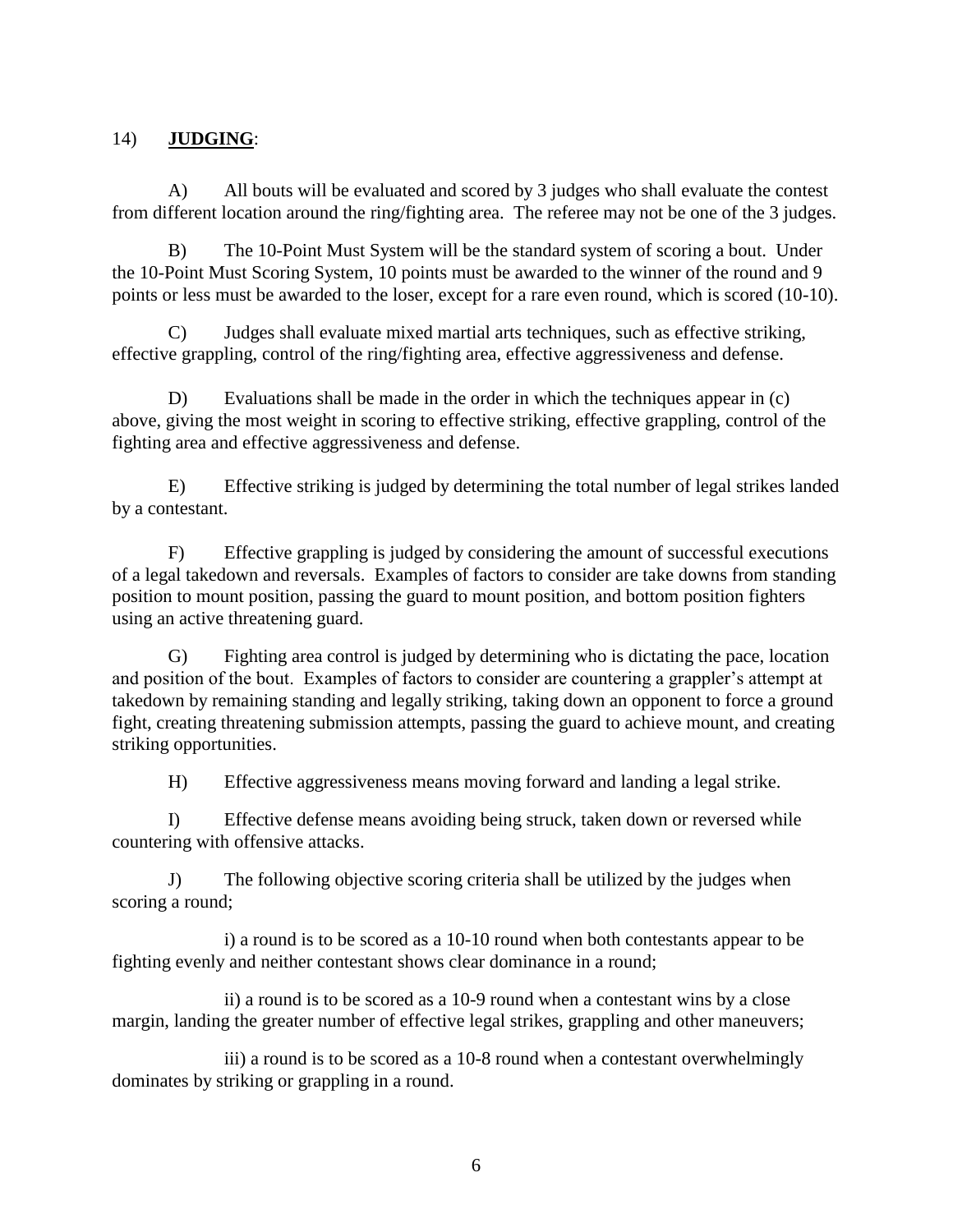iv) a round is to be scored as a 10-7 round when a contestant totally dominates by striking or grappling in a round.

K) Judges shall use a sliding scale and recognize the length of time the fighters are either standing or on the ground, as follows:

- i) If the mixed martial artists spent a majority of a round on the canvas, then:
	- a. Effective grappling is weighed first; and
	- b. Effective striking is then weighed
- ii) If the mixed martial artists spent a majority of a round standing, then:
	- a. Effective striking is weighed first; and
	- b. Effective grappling is then weighed

iii) If a round ends with a relatively even amount of standing and canvas fighting, striking and grappling are weighed equally.

## 15) **FOULS:**

A) The following acts constitute fouls in a contest or exhibition of mixed martial arts and may result in penalties, at the discretion of the referee, if committed:

- 1) Butting with the head
- 2) Eye gouging of any kind
- 3) Biting
- 4) Spitting at an opponent
- 5) Hair pulling
- 6) Fish hooking
- 7) Groin attacks of any kind
- 8) Putting a finger into any orifice or any cut or laceration of an opponent
- 9) Small joint manipulation
- 10) Striking downward using the point of the elbow
- 11) Striking to the spine or the back of the head
- 12) Kicking to the kidney with a heel
- 13) Throat strikes of any kind, including, without limitation, grabbing the trachea
- 14) Clawing, pinching or twisting the flesh
- 15) Grabbing the clavicle
- 16) Kicking the head of a grounded opponent
- 17) Kneeing the head of a grounded opponent
- 18) Stomping a grounded opponent
- 19) Holding the fence
- 20) Holding the shorts or gloves of an opponent
- 21) Using abusive language in fenced ring/fighting area
- 22) Engaging in any unsportsmanlike conduct that causes injury to an opponent
- 23) Attacking an opponent on or during the break
- 24) Attacking an opponent who is under the care of the referee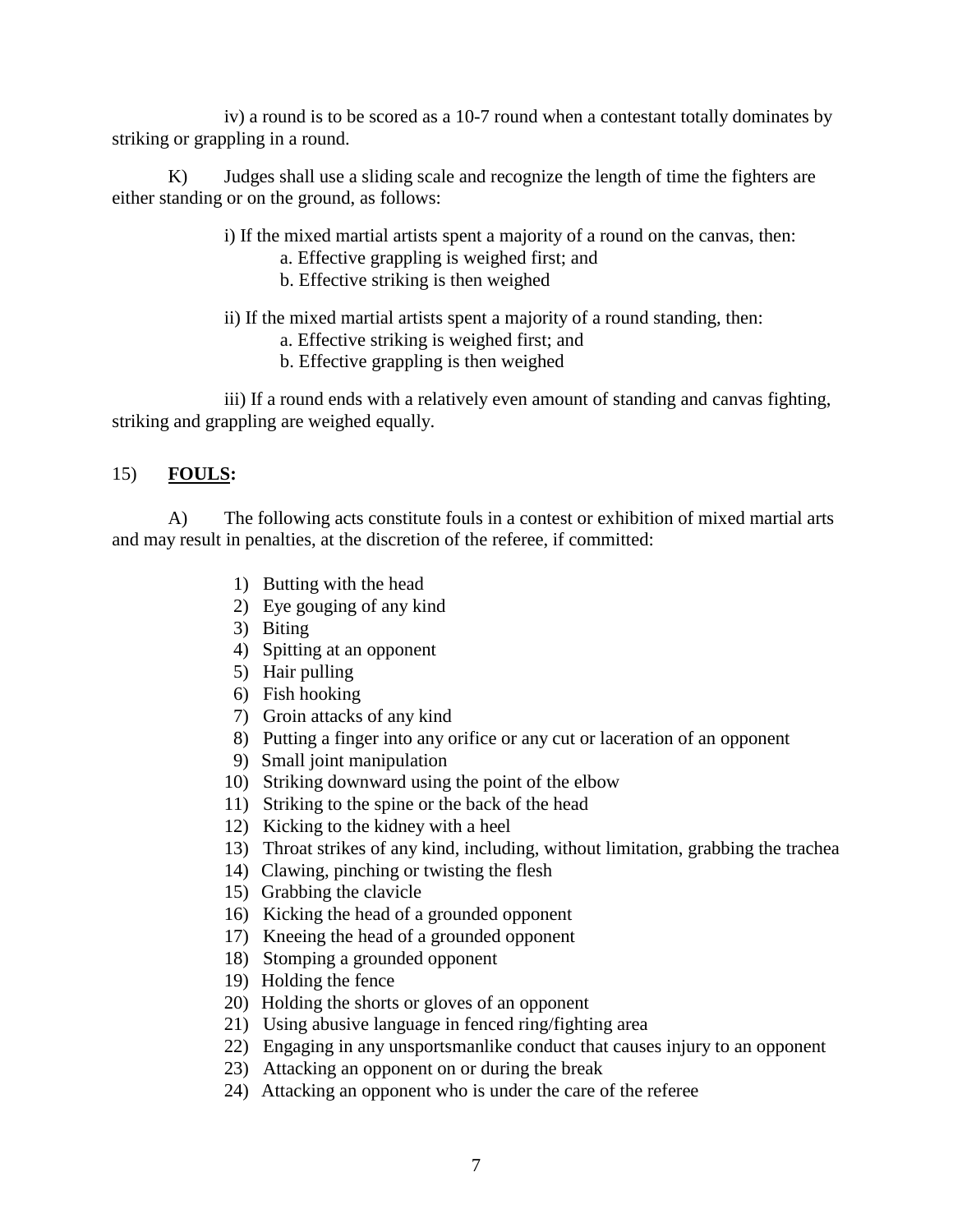- 25) Attacking an opponent after the bell has sounded the end of the round
- 26) Timidity, including, without limitation, avoiding contact with an opponent, intentionally or consistently dropping the mouthpiece or faking an injury
- 27) Throwing opponent out of ring/fighting area
- 28) Flagrantly disregarding the instructions of the referee
- 29) Spiking an opponent to the canvas on his head or neck
- 30) Interference by the corner
- 31) Applying any foreign substance to the hair or body to gain an advantage

B) Disqualification may occur after any combination of fouls or after a flagrant foul at the discretion of the referee.

C) Fouls may result in a point being deducted by the official scorekeeper from the offending contestant's score. The scorekeeper, not the judges, will be responsible for calculating the true score after factoring in the point deduction.

D) Only a referee can assess a foul. If the referee does not call the foul, judges must not make that assessment on their own and should not factor such into their scoring calculations.

- E) If a foul is committed:
	- i) The referee shall call timeout.
	- ii) The referee shall order the offending contestant to a neutral location.
	- iii) The referee shall check the fouled contestant's condition and safety.

iv) The referee shall then assess the foul to the offending contestant and deduct points if the referee deems it appropriate, and notify the commission, the corners, the official scorekeeper of his decision on whether the foul was accidental or intentional and whether a point is to be taken away.

- F) If a bottom contestant commits a foul, unless the top contestant is injured, the contest will continue and:
	- i) The referee will verbally notify the bottom contestant of the foul.
	- ii) When the round is over, the referee will assess the foul and notify the commission, the corners, the judges and the official scorekeeper.
	- iii) The referee may terminate a contest based on the severity of a foul. For such a flagrant foul, the contestant committing the foul shall lose by disqualification.
- G) Low Blow Foul: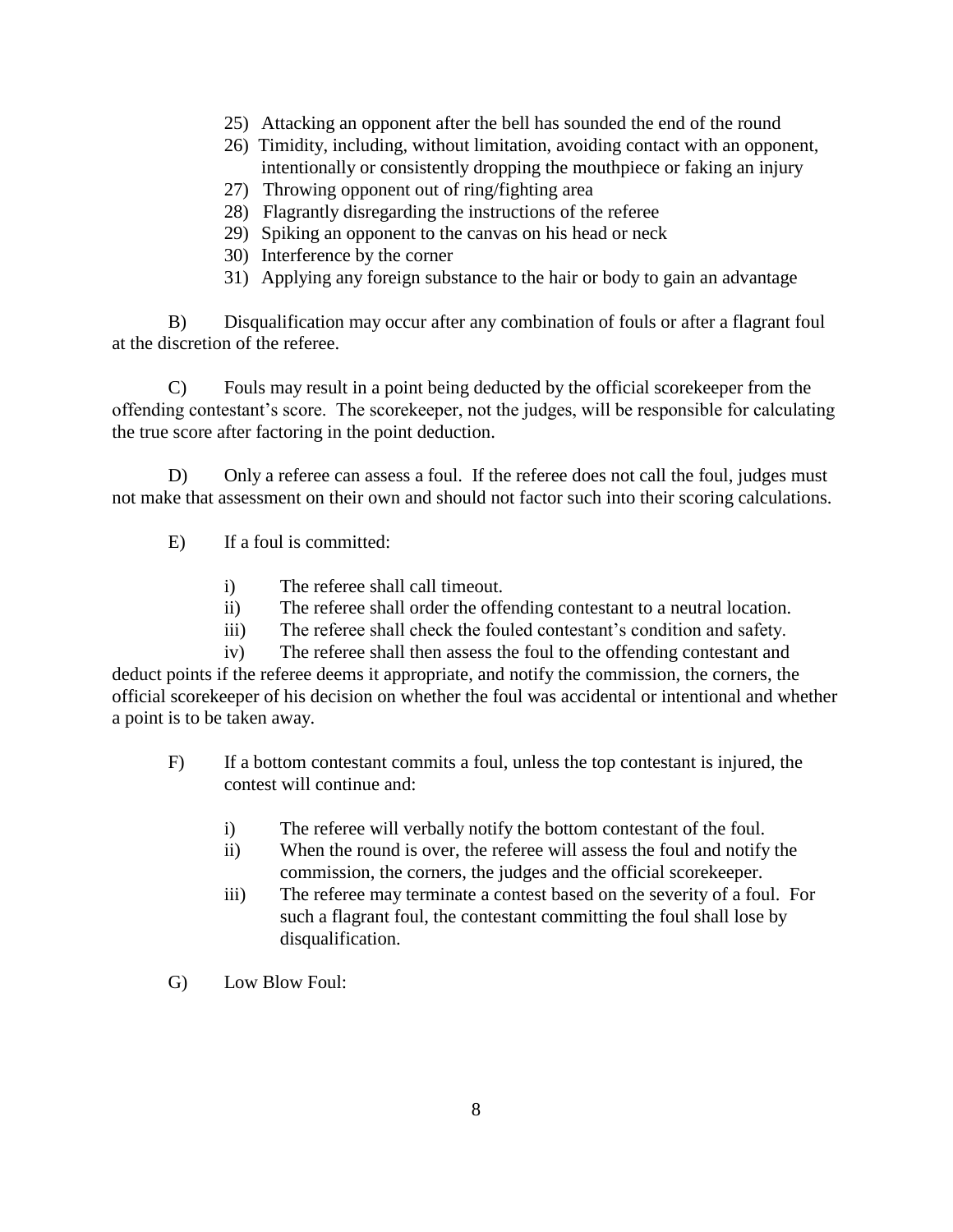i) A fighter who has been struck with a low blow is allowed up to 5 minutes to recover from the foul as long as in the ringside doctor's opinion the fighter may possibly continue on in the contest.

ii) If the fighter states that they can continue on before the five minutes of time have expired, the referee shall, as soon as practical, restart the fight.

iii) If the fighter goes over the 5 minute time allotment, and the fight cannot be restarted, the contest must come to an end with the outcome determined by the round and time in which the fight was stopped. See Section 16 below.

H) Fighter Fouled by other than low blow:

i) If a contest of mixed martial arts is stopped because of an accidental foul, the referee shall determine whether the unarmed combatant who has been fouled can continue or not. If the unarmed combatant's chance of winning has not been seriously jeopardized as a result of the foul and if the foul did not involve a concussive impact to the head of the unarmed combatant who has been fouled, the referee may order the contest or exhibition continued after a recuperative interval of not more than 5 minutes. Immediately after separating the unarmed combatants, the referee shall inform the Commission's representative of his determination that the foul was accidental.

ii) If a fighter is fouled by blow that the referee deems illegal, the referee should stop the action and call for time. The referee may take the injured fighter to the ringside doctor and have the ringside doctor examine the fighter as to their ability to continue on in the contest. The ringside doctor has up to 5 minutes to make their determination. If the ringside doctor determines that the fighter can continue in the contest, the referee shall as soon as practical restart the fight. Unlike the low blow foul rule, the fighter does not have up to 5 minutes of time to use, at their discretion, and must continue the fight when instructed to by the referee.

iii) For a foul other than a low blow, if the injured fighter is deemed not fit to continue, by the referee, the referee must immediately call a halt to the bout. If the fighter is deemed not fit to continue, by the referee, even though some of the 5 minute foul time is still remaining, the fighter cannot avail himself of the remaining time and the fight must be stopped.

iv) If the referee stops the contest and employs the use of the ringside doctor, the ringside physician's examinations shall not exceed 5 minutes. If 5 minutes is exceeded, the fight cannot be re-started and the contest must end.

## 16) **INJURIES SUSTAINED BY FAIR BLOWS AND FOULS:**

A) If an injury sustained during competition as a result of a legal maneuver is severe enough to terminate a bout, the injured contestant loses by technical knockout.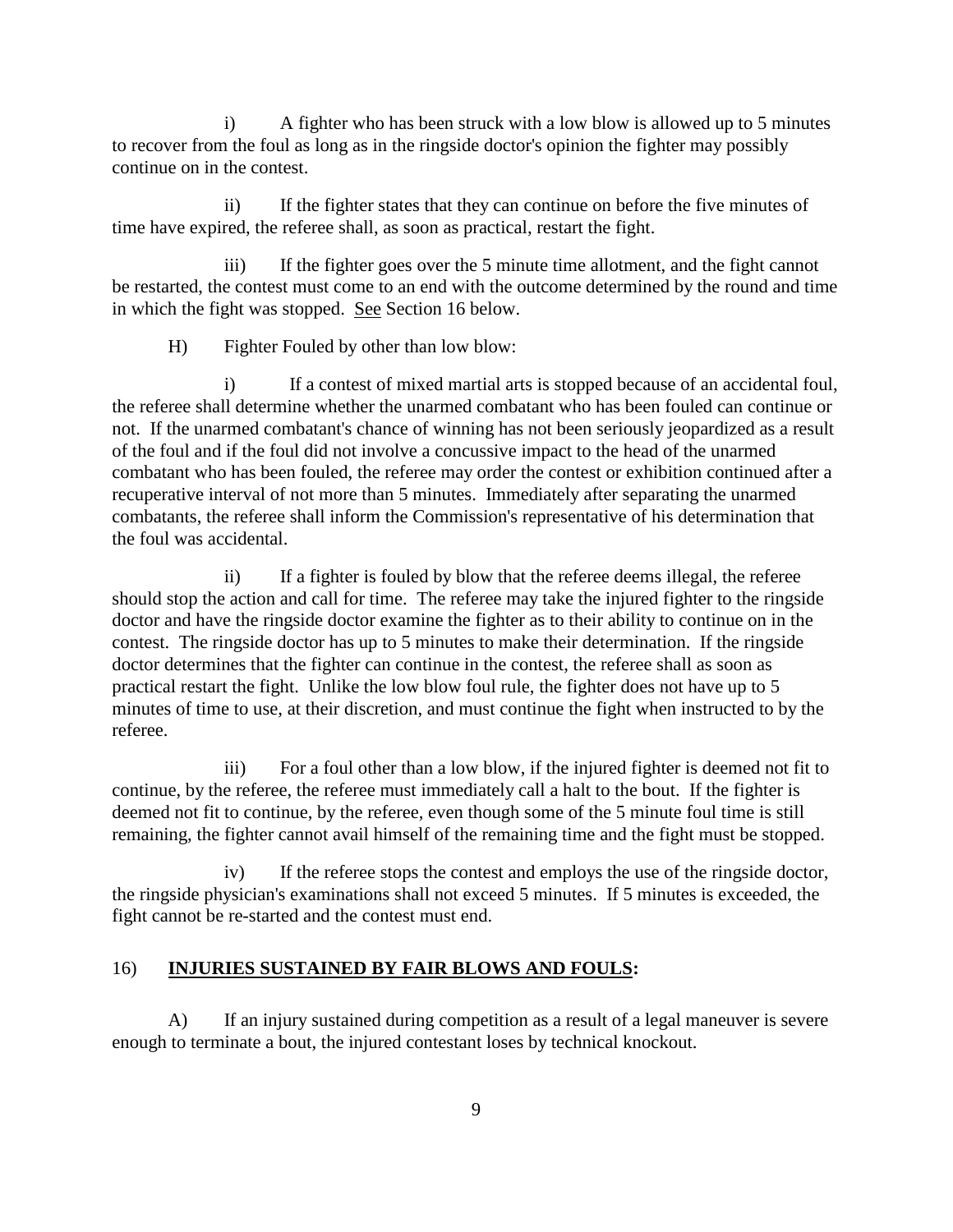B) If an injury sustained during competition as a result of an intentional foul, as determined by the referee, is severe enough to terminate a bout, the contestant causing the injury loses by disqualification.

C) If an injury is sustained during competition as a result of an intentional foul, as determined by the referee, and the bout is allowed to continue, the referee shall notify the scorekeeper to automatically deduct two points from the contestant who committed the foul.

D) If an injury sustained during competition as a result of an intentional foul, as determined by the referee, causes the injured contestant to be unable to continue at a subsequent point in the contest, the injured contestant shall win by technical decision, if he or she is ahead on the score cards. If the injured contestant is even or behind on the score cards at the time of stoppage, the outcome of the bout shall be declared a technical draw.

E) If a contestant injures himself or herself while attempting to foul his or her opponent, the referee shall not take any action in his or her favor, and the injury shall be treated in the same manner as an injury produced by a fair blow.

F) If an injury sustained during competition as a result of an accidental foul, as determined by the referee, is severe enough for the referee to stop the bout immediately, the bout shall result in a no contest if stopped before two rounds have been completed in a three round bout or if stopped before three rounds have been completed in a five round bout.

G) If an injury sustained during competition as a result of an accidental foul, as determined by the referee, is severe enough for the referee to stop the bout immediately, the bout shall result in a technical decision awarded to the contestant who is ahead on the score cards at the time the bout is stopped only when the bout is stopped after two rounds of a three round bout, or three rounds of a five round bout have been completed.

H) Incomplete rounds should be scored utilizing the same criteria as the scoring of other rounds up to the point said incomplete round is stopped.

## 17) **TYPES OF CONTEST RESULTS:**

- A) Submission by:
	- i) Physical Tap Out
	- ii) Verbal tap out
- B) Knockout by:
	- i) when Referee stops the contest (TKO)

ii) when an injury as a result of a legal maneuver is sever enough to terminate a bout (TKO)